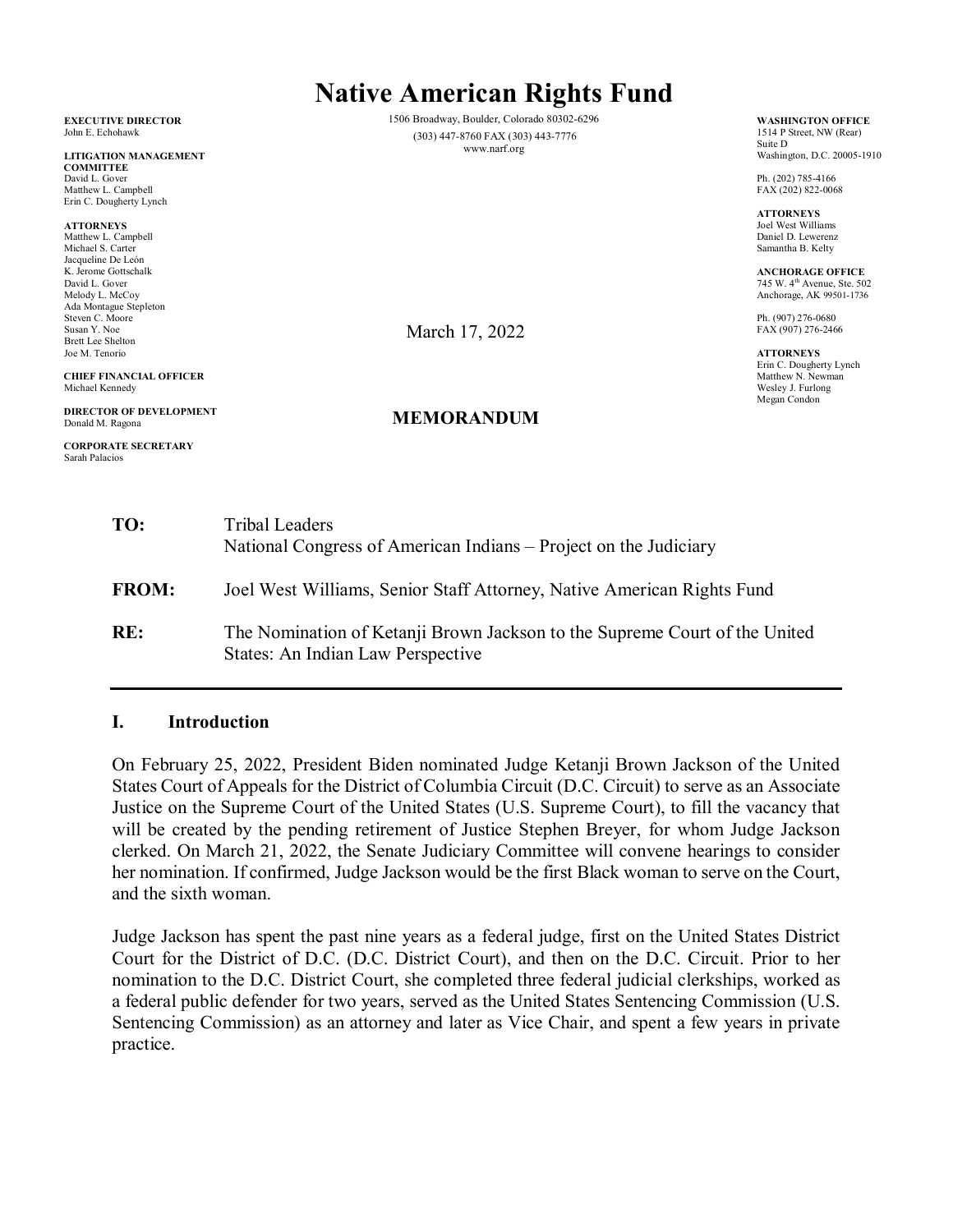Because Judge Jackson has spent most of her judicial career as a federal district court judge, it is challenging to distill her judicial philosophy.<sup>[1](#page-1-0)</sup> As she observed in her district court confirmation hearing, district court judges are "less likely to develop substantive judicial philosophies" than are appellate court judges.<sup>[2](#page-1-1)</sup> District court judges hear fewer legally novel cases, are more constrained by precedent, render more procedural decisions, and most often apply settled law to a specific dispute.[3](#page-1-2) Although Judge Jackson currently serves as an appellate court judge, she joined the D.C. Circuit less than nine months ago and so has authored only three signed opinions (two majority opinions and one concurrence).

This memorandum is intended to provide Tribal leaders with background on Judge Jackson, and in particular her record on Indian law. As more fully discussed below, Judge Jackson issued two opinions involving Indian law, Indian tribes or individual Indians during her time on the D.C. District Court, and none during her time on the D.C. Circuit. In presentations she gave while serving on the U.S. Sentencing Commission, she demonstrated some familiarity with one Indian law case: *Ex Parte Crow Dog*, 109 U.S. 556 (1883). She also likely had some exposure to Indian law during her clerkship with Justice Breyer. However, due to the nature of judicial clerkships, we cannot know her views on, or even whether she was involved in, the Indian law cases that came before the Court that term.

## **II. A Brief Biography**

Judge Jackson was born on September 14, 1970, in Washington, D.C., and raised in Miami, Florida. Her father was an attorney for the Miami-Dade County School Board, and her mother was high school principal. She graduated from Miami Palmetto Senior High School in 1988 and obtained her A.B. *manga cum laude* in Government from Harvard-Radcliffe College in 1992. She worked for about a year as a researcher and staff reporter for *Time* magazine before attending Harvard Law School. At Harvard Law School, she was the supervising editor of the *Harvard Law Review*, and graduated *cum laude* in 1996.

After graduating from law school, Judge Jackson clerked first for Judge Patti B. Saris of the U.S. District Court for the District of Massachusetts, then for Judge Bruce M. Selya of the U.S. Court of Appeals for the First Circuit, and finally for Associate Justice Stephen G. Breyer of the Supreme Court of the United States. In the year between her clerkships with Judge Selya and Justice Breyer, Judge Jackson was an attorney with Miller Cassidy Larroca & Lewin LLP.

Following her clerkships, Judge Jackson worked as an Assistant Special Counsel at the U.S. Sentencing Commission and as an associate with two law firms (one specializing in white-collar

<span id="page-1-0"></span> <sup>1</sup> CONG. RSCH. SERV., LSB10701, THE SUPREME COURT NOMINATION OF JUDGE KETANJI BROWN JACKSON: INITIAL OBSERVATIONS 2 (2022).

<span id="page-1-1"></span><sup>2</sup> *Id*.

<span id="page-1-2"></span> $3 \dot{Id}$ .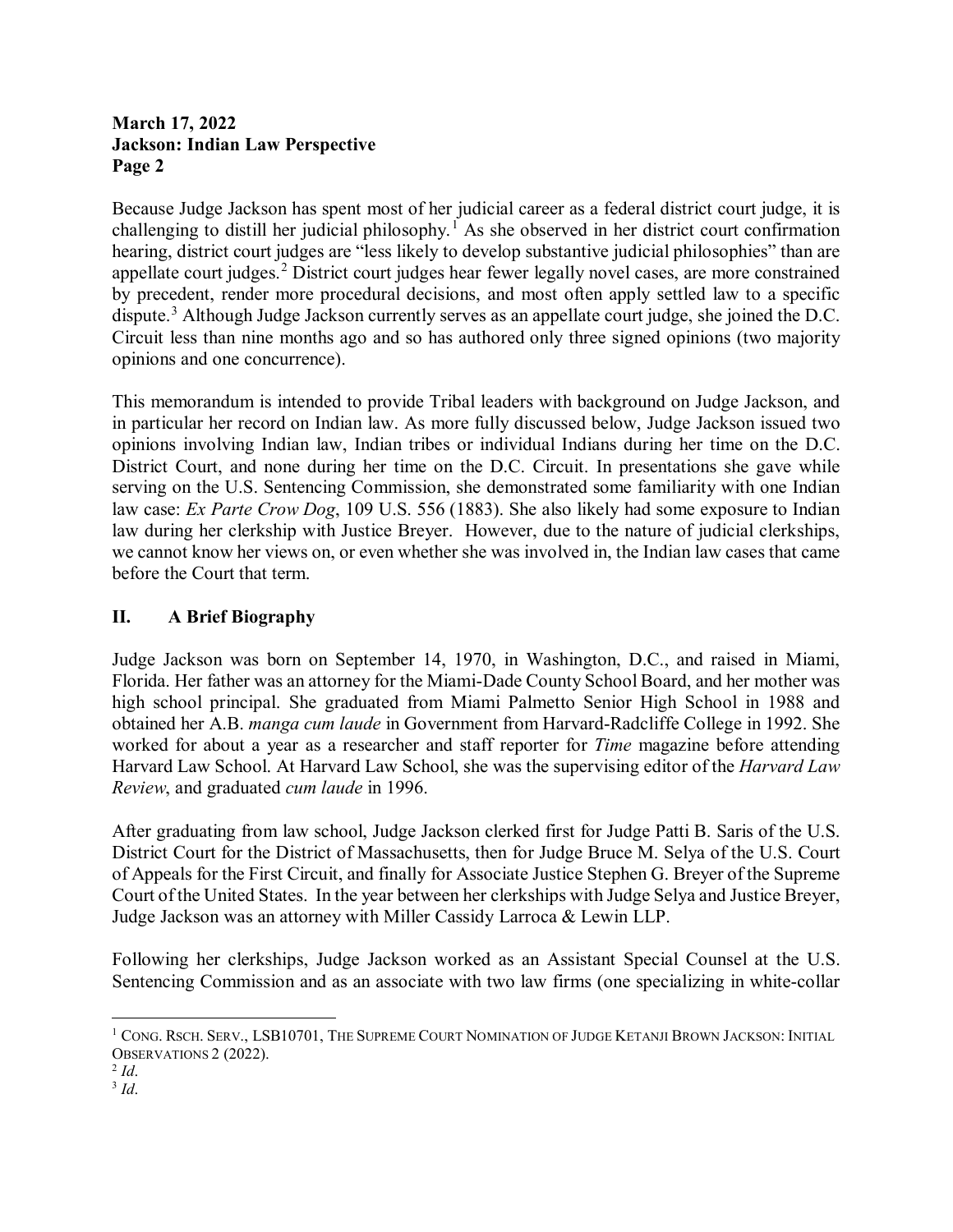criminal defense, and the other focusing on the negotiated settlement of mass-tort claims). She then served as an Assistant Federal Public Defender in the District of Columbia before spending three years at Morrison & Foerster LLP, where her practice focused on criminal and civil appellate litigation. In 2010, she was appointed as a Commissioner and Vice Chair of the U.S. Sentencing Commission; she continued in that role until December 2014.

In 2013, she received her commission as a District Judge for the D.C. District Court and was elevated to the D.C. Circuit in June of 2021, where she sits today. In addition to her current service as a judge on the D.C. Circuit, Judge Jackson is a member of the Judicial Conference Committee on Defender Services, the Board of Overseers of Harvard University, and the Council of the American Law Institute. She also serves on the board of Georgetown Day School and the United States Supreme Court Fellows Commission.

She is married to Patrick G. Jackson and they have two children.

#### **III. Judge Jackson's Indian Law Record and Experience**

Judge Jackson's Indian law record and experience is summarized below, beginning with her most recent position as a judge on the D.C. Circuit.

#### **A. D.C. Circuit Court of Appeals (2021-present):**

To date, no Indian law cases have come before Judge Jackson during her brief tenure on the D.C. Circuit.

#### **B. D.C. District Court (2013-2021)**

Of the more than 500 opinions that Judge Jackson authored while a D.C. District Court judge, two involved Indian tribes or Indian law issues:

*Fredericks v. United States Dep't of the Interior*, **No. 20-CV-2458 (KBJ), 2021 WL 2778575 (D.D.C. July 2, 2021)**. Children of a deceased member of the Three Affiliated Tribes of the Fort Berthold Reservation sought to cancel an oil and gas lease on land belonging to their father and held in trust by the Department of the Interior (DOI). They argued that the lease was invalid under the Fort Berthold Mineral Leasing Act, and that, pursuant to the American Indian Probate Reform Act (AIPRA), existing lease proceeds should be distributed to them rather than to their late father's non-member widow. In this specific proceeding, the decedent's children sought a preliminary injunction preventing the DOI from distributing the lease proceeds until the court decided the merits of their lawsuit. Judge Jackson denied the injunction on two grounds: (1) that, after applying *Chevron* deference to the DOI's interpretations of AIPRA, the plaintiffs were unlikely to succeed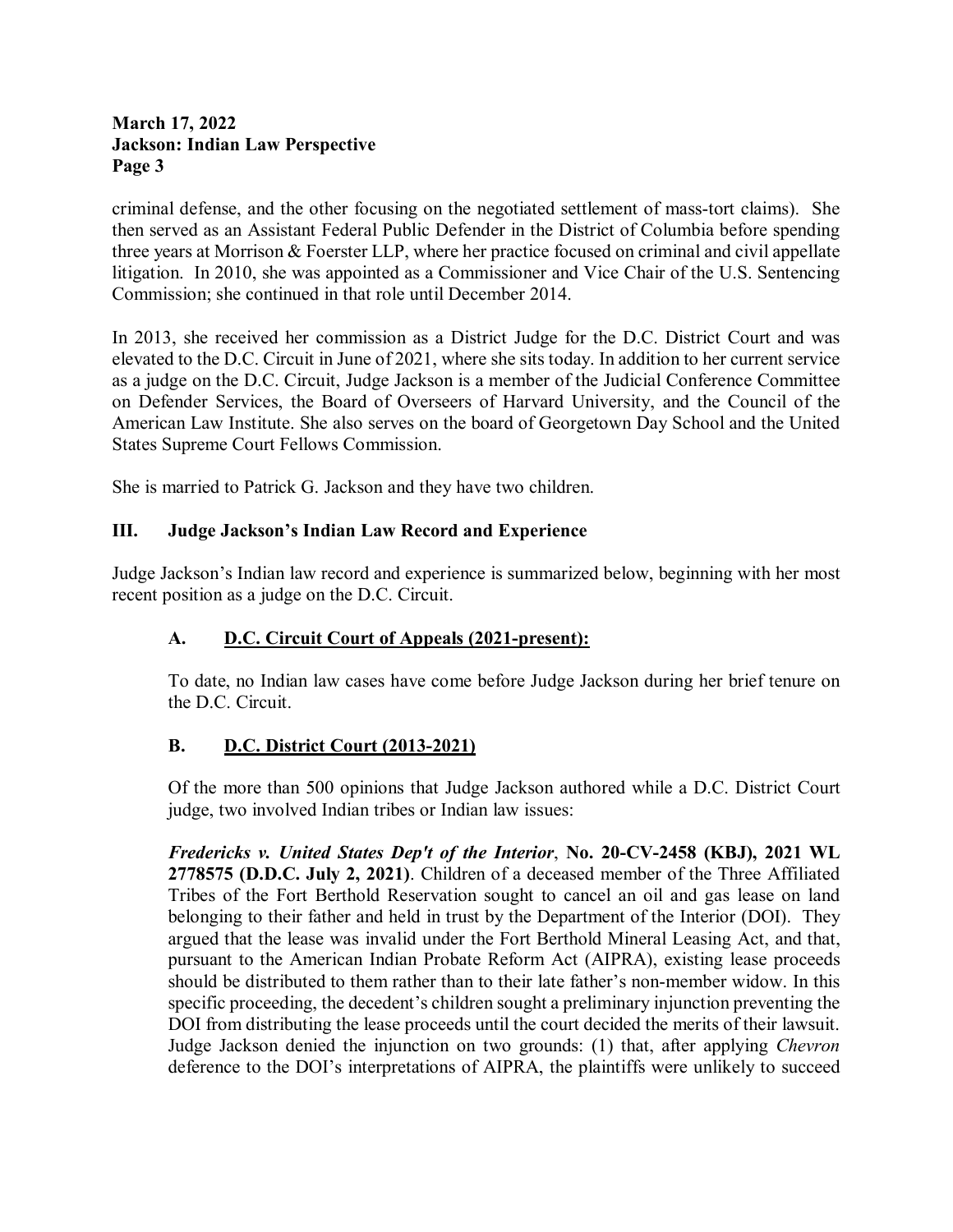on the merits; and (2) that the plaintiffs' asserted "irreparable harms" (distribution of proceeds to the decedent's wife) were not "irreparable" because the plaintiffs could file – indeed, had filed – a claim to recover their losses in the Court of Federal Claims.

*Mackinac Tribe v. Jewell***, 87 F. Supp. 3d 127 (D.D.C. 2015)**. The Mackinac Tribe, which is not federally recognized, sought (1) a judicial declaration that it was entitled the benefits provided federally recognized tribes under the Indian Reorganization Act, and (2) an injunction requiring the Secretary of the Interior to assist the Tribe in organizing the constitutional election required to form a recognized Tribal government. The DOI asserted that the suit was barred either by sovereign immunity or by the Tribe's failure to exhaust its administrative remedies, i.e., the federal recognition process set forth in 25 C.F.R. Part 83. Judge Jackson ruled that the suit was not barred by sovereign immunity because it came under the Administrative Procedure Act's waiver of sovereign immunity. However, she rejected the Tribe's argument that its 1855 treaty with the United States was sufficient to confer federal recognition and concluded that the Tribe must exhaust administrative remedies by pursuing the federal recognition process under 25 C.F.R. Part 83 before bringing suit in federal court.

#### **C. United States Sentencing Commission (2010-2014)**

Our research did not reveal any involvement with Indian law issues while on the U.S. Sentencing Commission. However, she gave several presentations during this period that used the example of *Ex Parte Crow Dog*, 109 US 556 (1883), to illustrate differing approaches to sentencing criminal defendants.<sup>[4](#page-3-0)</sup> In the presentations, she briefly described the political rivalry that led to Crow Dog killing Spotted Tail. She then explains that her interest in this story begins at the "sentencing" phase and the differences between the punishment the Tribe meted out and the one that the federal government sought to impose. The Tribe, in Judge Jackson's retelling, was most concerned about preserving harmony within the Lower Brule community for the survival of the Tribe as a whole, and so sought a solution that would best reconcile Crow Dog's and Spotted Tail's families. Thus, Crow Dog was required to pay cash, horses, and other supplies to his victim's family as compensation. The United States, by contrast, prosecuted Crow Dog for murder in federal court and sought the death penalty. She highlights two questions raised by Crow Dog's case that she believes resonate throughout the federal sentencing process today: (1) what constitutes a fair punishment, and (2) whether punishment is best determined on a localized, case-by-case basis or by a centralized entity like the Sentencing Commission.

<span id="page-3-0"></span> 4 *See Nomination of Ketanji Brown Jackson to be an Associate Justice of the Supreme Court of the United States: Hearing Before the S. Comm. on the Judiciary*, 117th Cong. (2022) (written attachments to Senate Judiciary Questionnaire submitted by Judge Ketanji Brown Jackson, Nominee), *available at*  https://www.judiciary.senate.gov/imo/media/doc/Jackson%20SJQ%20Attachments%20Final.pdf (at \*743, \*875,

<sup>\*921</sup> of linked PDF).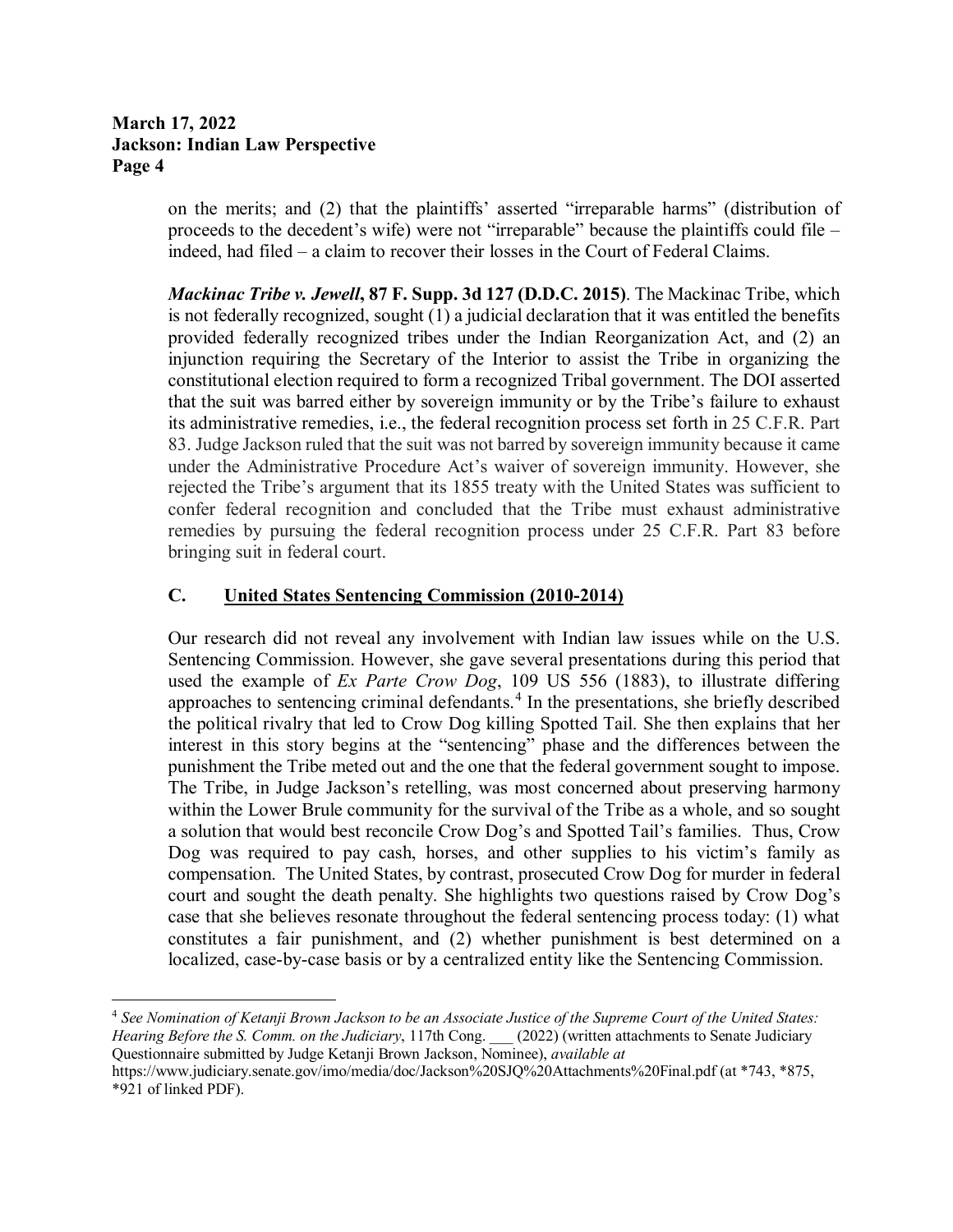#### **D. Of Counsel, Morrison & Foerster (2007-2010)**

Our research did not identify any Indian law matters or cases involving Indian tribes handled by her during the time at this law firm.

#### **E. Assistant Public Defender, Office of the Federal Public Defender (D.C.) (2005- 2007)**

Our research did not identify any Indian law matters or cases involving Indian tribes handled by her during the time as a federal public defender.

#### **F. Assistant Special Counsel, U.S. Sentencing Commission (2003-2005)**

Our research did not identify any Indian law matters or cases involving Indian tribes handled by her during her time as counsel for the U.S. Sentencing Commission.

#### **G. Feinberg Group, LLP (now Feinberg Rozen, LLP) (2002-2003)**

Our research did not identify any Indian law matters or cases involving Indian tribes handled by her during the time at this law firm.

#### **H. Goodwin Procter LLP (2000 – 2002)**

Our research did not identify any Indian law matters or cases involving Indian tribes handled by her during the time at this law firm.

#### **I. Clerk to Justice Stephen Breyer (1999-2000)**

During the term that Judge Jackson clerked for Justice Breyer, the U.S. Supreme Court heard two Indian law cases: *Rice v. Cayetano*, 528 U.S. 495 (2000), and *Arizona v. California*, 530 U.S. 392 (2000). In *Rice*, the Court held that a Hawaiian constitutional provision restricting participation in Office of Hawaiian Affairs elections to only qualified "Hawaiians" was a race-based voting qualification that violated the Fifteenth Amendment. *Arizona* was one installment in a long-running water rights dispute; the Court ruled that tribal claims for expanded water rights were not precluded, and it approved settlements of those claims. Justice Breyer was in the majority in both decisions, voting against the Native Hawaiian interests in *Rice*, and in favor of the tribal interests in *Arizona*. However, he did not author an opinion in either case. In addition, although a law clerk may be assigned to perform research on, write memoranda about, and discuss with her Justice any case that comes before the Court during the term of her clerkship, we cannot know the extent of Jackson's involvement (if any) in these cases.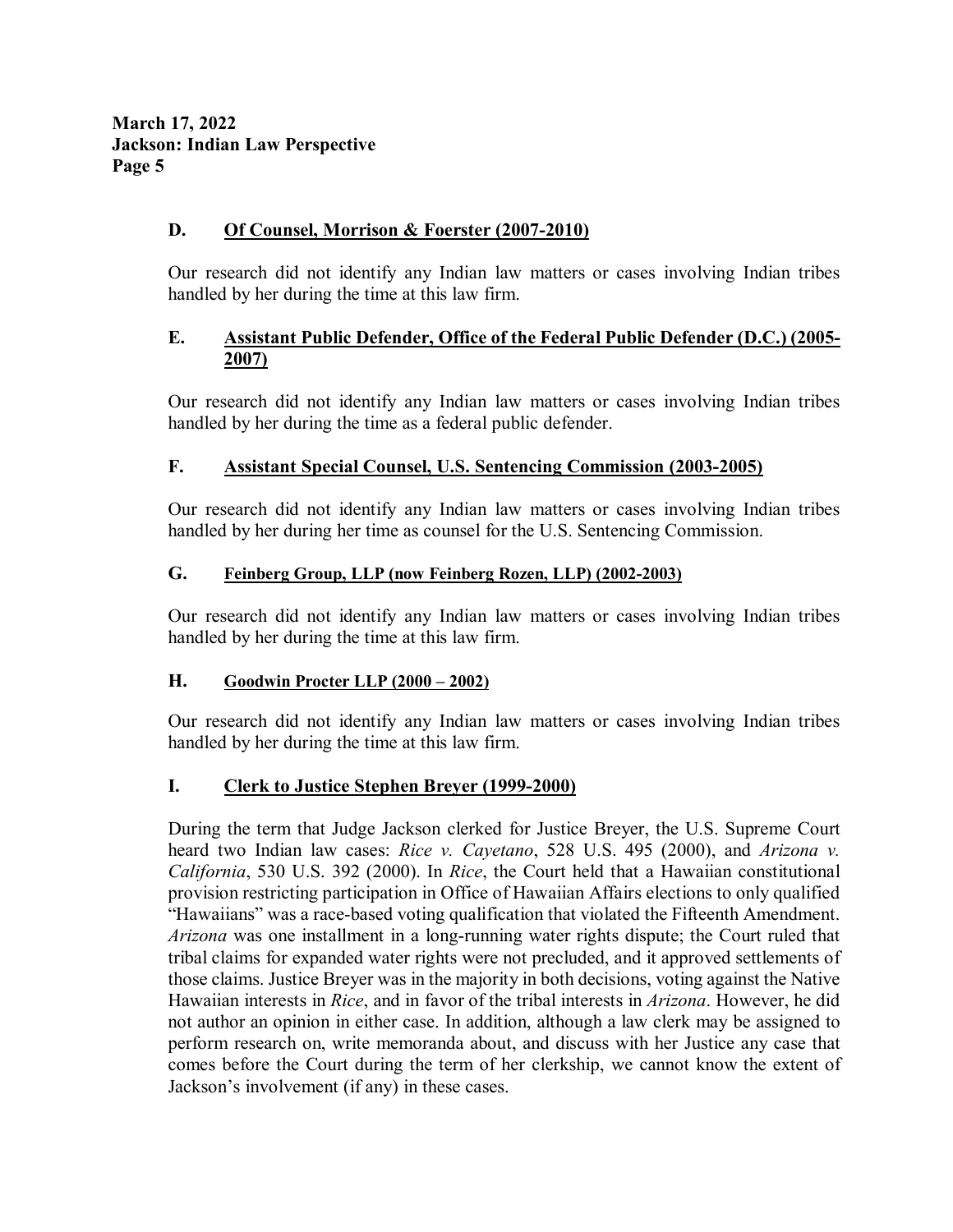### **J. Miller Cassidy Larroca & Lewin LLP (1998-1999)**

Our research did not identify any Indian law matters or cases involving Indian tribes handled by her during the time at this law firm.

### **K. Clerk to Bruce Selya (First Circuit) (1997-1998)**

No Indian law cases were identified that came before Judge Selya during this time.

#### **L. Clerk to Judge Patti Saris (District of Massachusetts) (1996-1997)**

No Indian law cases were identified that came before Judge Saris during this time.

#### **IV. Should Indian Country Support or Oppose Judge Jackson's Confirmation?**

One way to consider a nominee's potential impact on the Court is by comparison to the justice they will replace. If confirmed, Judge Jackson would replace Justice Stephen Breyer, who often is viewed as a moderate-to-liberal justice whose "pragmatic" judicial approach is informed by broad context, consideration of the practical consequences of judicial decisions, and "prefer[ring] standards, which would allow judges to consider all the relevant circumstances, over strict rules."<sup>[5](#page-5-0)</sup> Justice Breyer has a mixed Indian law record, voting in favor of tribal interests about 54% of the time while on the Court.<sup>[6](#page-5-1)</sup>

Comparing Judge Jackson and Justice Breyer is difficult, both regarding their respective judicial philosophies and with regard to Indian law specifically. As discussed above, it is challenging to distill Judge Jackson's judicial philosophy because most of her judicial experience is as a trial court judge. Likewise, it is difficult to discern her understanding and approach to federal Indian law. Although she decided two cases as a federal district court judge that involved Indian law and in both ruled against the Indian parties, those opinions do not offer much insight into how she may approach Indian law issues that are likely to come before the U.S. Supreme Court. Both cases were fact-specific applications of statutes and did not require an understanding or application of broader Indian law principles. And in neither case did she bar relief altogether: one was a preliminary determination based, in part, on the availability of monetary relief at the Court of Federal Claims, and the other required administrative exhaustion prior to pursuing the claim in federal court.

<span id="page-5-0"></span> <sup>5</sup> CONG. RSCH. SERV., LSB10691, JUSTICE BREYER RETIRES: INITIAL CONSIDERATIONS 1 (2022).

<span id="page-5-1"></span><sup>6</sup> This record situates Justice Breyer in the center on Indian law and Tribal issues on the current court. By comparison, as of the close of the October Term 2020 (considering only their votes while on the Supreme Court), Justice Gorsuch had voted in favor of Tribal interests 89% of the time, Justice Kagan 79%, and Justice Sotomayor 78%, while Chief Justice Roberts had voted in favor of Tribal interests 25% of the time, Justice Alito 23%, and Justice Kavanaugh 17%.